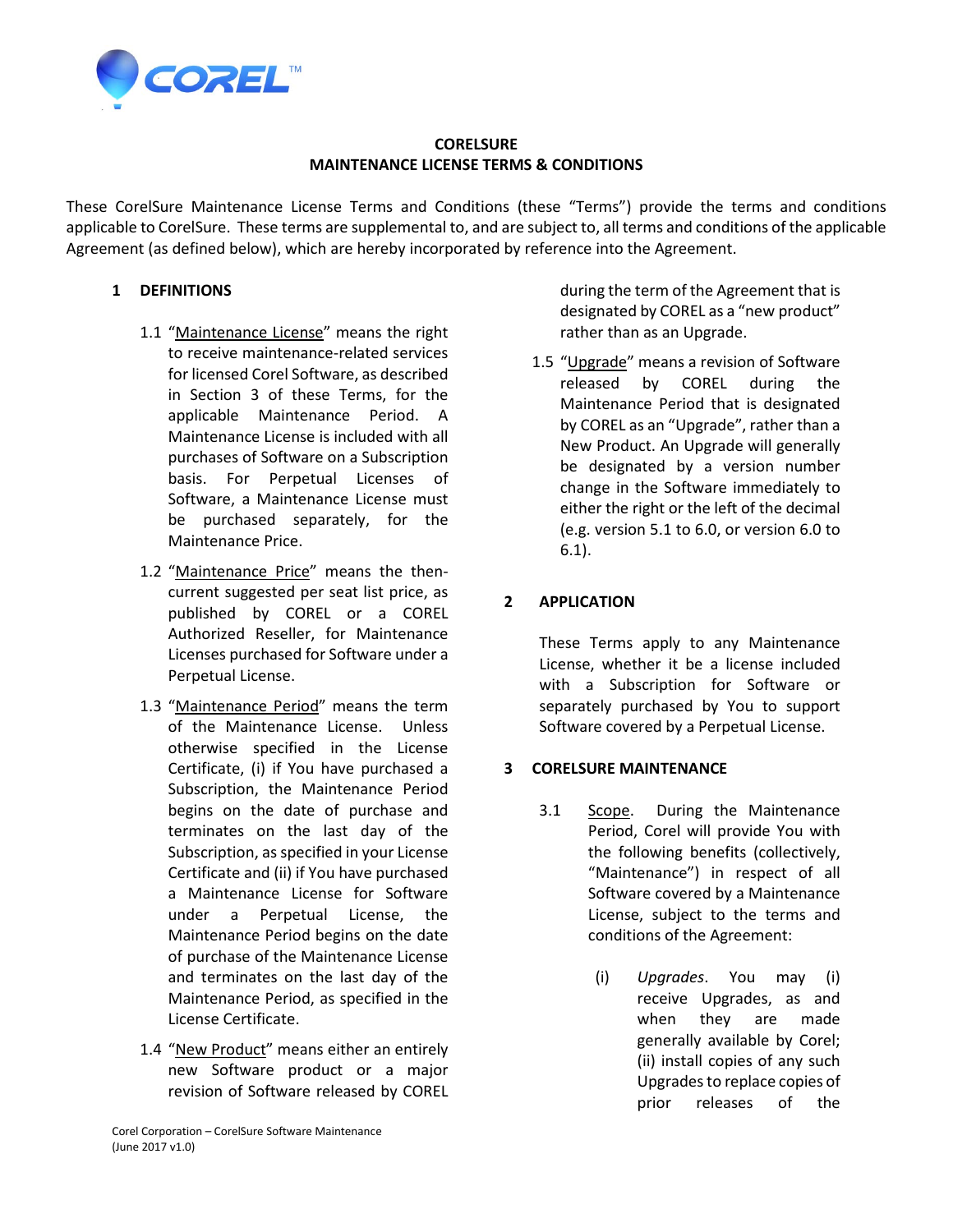Software, but only up to the number of Software Licenses purchased by You and covered by an active Maintenance License; and (iii) use one version prior to the then-current version of the Software provided You independently obtain a current copy of the previous version of the Software and install all further copies from the current copy.

- (ii) *Product Launch Guidance.*  You will have access to launch and other product guidance webinars throughout the Maintenance Period. You will be invited to attend live sessions of the webinars and also have access to previously recorded sessions.
- (iii) *Virtualization Environment.*  You may install Permitted Software (as defined below) on a hardware partition, blade, or remote server ("Virtualization Environment") to run, use, or access the Software by means of Your organization's computing devices directly connected to Your organization's internal network or Your organization's virtual private network. Use of the Software by Your employees (and Your organization's subcontractors contractually authorized to act on Your behalf) from a Virtualization Environment is permitted only up to the maximum number of Software Licenses

purchased by Your organization. For the avoidance of doubt, You must have a dedicated Software License for each computing device authorized by You to use, run, or otherwise access the Software from the Virtualization Environment. For purposes of this section, "Permitted Software" means AFTERSHOT, COREL CAPTURE, COREL CONNECT, COREL WEBSITE CREATOR, CORELDRAW, COREL DESIGNER, CORELCAD, COREL OFFICE, COREL PAINTER, PARTICLESHOP, COREL PDF FUSION, PAINTSHOP PRO, PAINTSHOP PHOTO PRO, PARADOX, COREL PHOTO-PAINT, PHOTO EXPRESS, PRESENTATIONS, QUATTRO PRO, and WORDPERFECT. You shall be fully liable for any breach of the Agreement and/or these Terms by any of Your end users.

- (iv) *Multilingual Use*. You may use any or all equivalent supported language versions of the Software You have licensed in support of a single user on one machine at a time.
- (v) *Multi-Platform Use*. You may use equivalent versions of the Software on applicable Windows or macOS operating systems (excluding Unix and Linux platforms).
- (vi) *Centralized Control & Compliance*. You may create